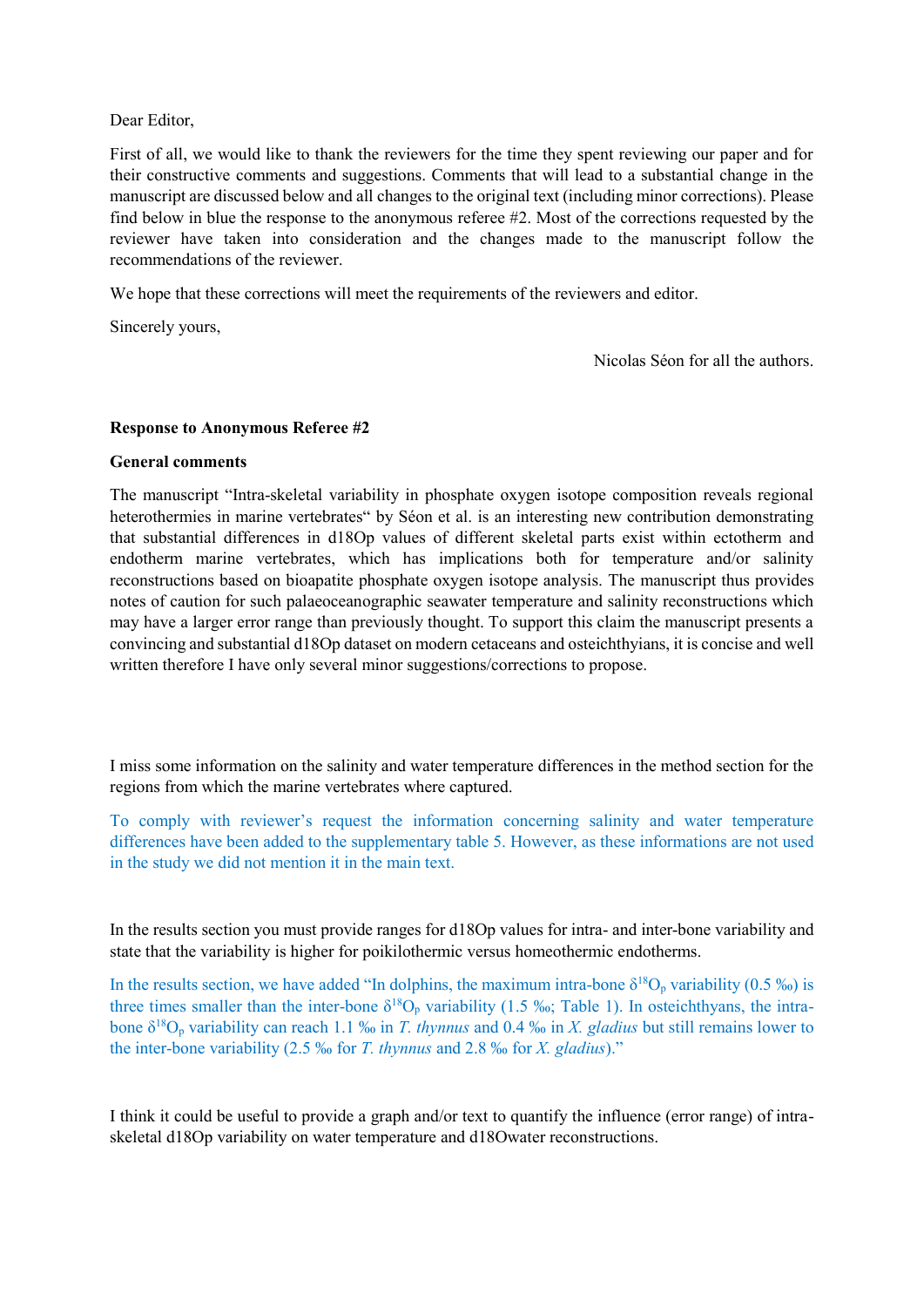We have provided (lines 238 to 243) some quantification of the influence of  $\delta^{18}O_p$  variability on the temperature and  $\delta^{18}O_{sw}$  reconstruction but kept it as a prospect for a future study.

A comparison of measured body temperature differences versus calculated body temperature differences from d18Op values and estimated versus measured d18Osw (when available) might be instructive.

Comparison between measured and calculated body temperatures are provided lines 191, 194, 208-209 and 222, and estimated versus measured  $\delta^{18}O_{sw}$  are now illustrated in Fig. 3B and discussed lines 240 to 245.

#### **Minor comments**

Line 21, 238, 459: hydroxylapatite is the correct terminology according to the IMA (International Mineralogical Association)

The corrections have been made.

Line 36: do you mean core body temperature (instead of deep) here?

We have changed the sentence to "... while poikilotherms possess a core body temperature which covaries with environmental temperatures…".

Line 52: inhaled air oxygen also contributes to the body water pool of lung breathing marine mammals

We thank the reviewer to point this out, it was a mistake and we have changed the sentence as follows "…originating from ingested water, food and inhaled dioxygen…".

Line 56: may be add at the end: in isotope equilibrium

According to the reviewer's comment, we have added "in isotope equilibrium" to the end of the sentence.

Line 58: organisms is to unspecific. Use vertebrates

The correction has been made.

Line 60: paleontological (as you use American English)

The correction has been made.

Line 60: in Vennemann et al. 2001 also intra jaw tooth enameloid d18Op variability of modern sharks is presented

The reference Vennemann et al. (2001) was added to the reference list.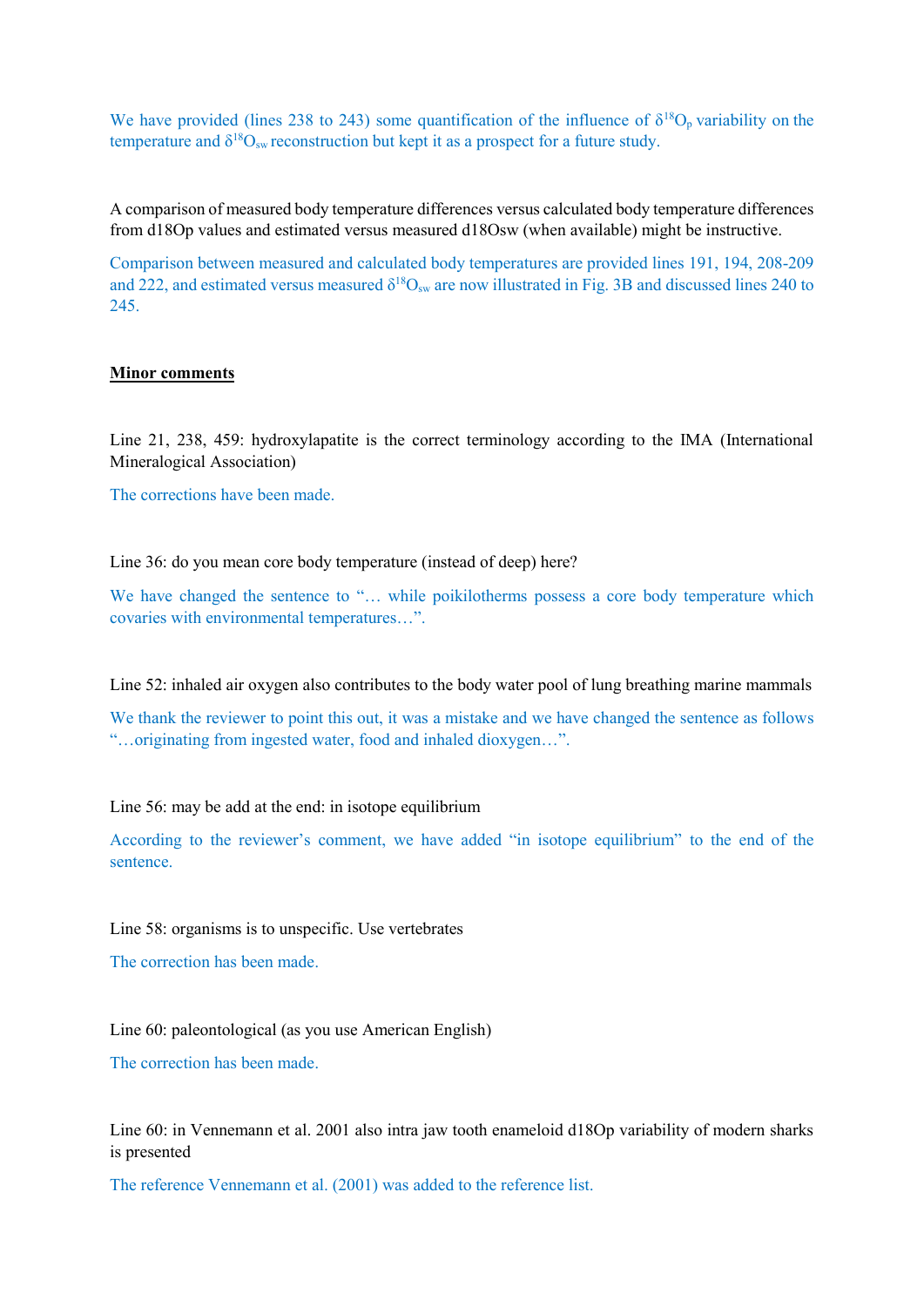Line 66-68: Would it not be informative to provide a plot at least in the supplements to compare measured and calculated body temperatures (based on d18Op)?

Unfortunately, calculating the absolute measured body temperature with the temperature scale of Lécuyer et al. (2013) is not possible because neither the  $\delta^{18}O_{bw}$  or the body water-environmental water <sup>18</sup>O-enrichment is known.

Line 71: four extant fully marine species

The correction has been made.

Line 73: not four authors but Robineau et al. Furthermore, this reference is missing in the reference list

The correction has been made.

Line 76: All three dolphin specimens

The correction has been made.

Line 79: some more provenance information should be provided. Are those specimens form the fish shop from the Mediterranean Sea? Which area?

To be more precise we have changed the sentence in "while the swordfish and Atlantic bluefin tuna specimens were fished in the western Mediterranean Sea".

Line 80: may be you could refer here to one of the figures demonstrating which skeletal parts were sampled

We have added figure references to illustrate which skeletal parts were sampled. "Between 24 and 44 skeletal elements per specimen covering all body regions were analysed for their  $\delta^{18}O_p$  values (Fig. 1A, 2A and 2B)."

Line 94, 95, 97: the current terminology for these international standard reference materials is NIST SRM plus the according number

We have replaced NBS 120c by NIST SRM 120c in the corresponding lines.

Line 97: why did you choose a non-matrix matched reference material (BaSO4) and not another isotopically distinct silverphosphate? This is not ideal because of different cumbustion properties of different mineral phases.

As demonstrated in Fourel et al., 2011, the pyrolysis method used in this study (continuous flow technique) generates a single calibration curve regardless of the matrix constituting the reference material. Moreover, we are also using synthetic in-house produced calibrated silver phosphate (Lécuyer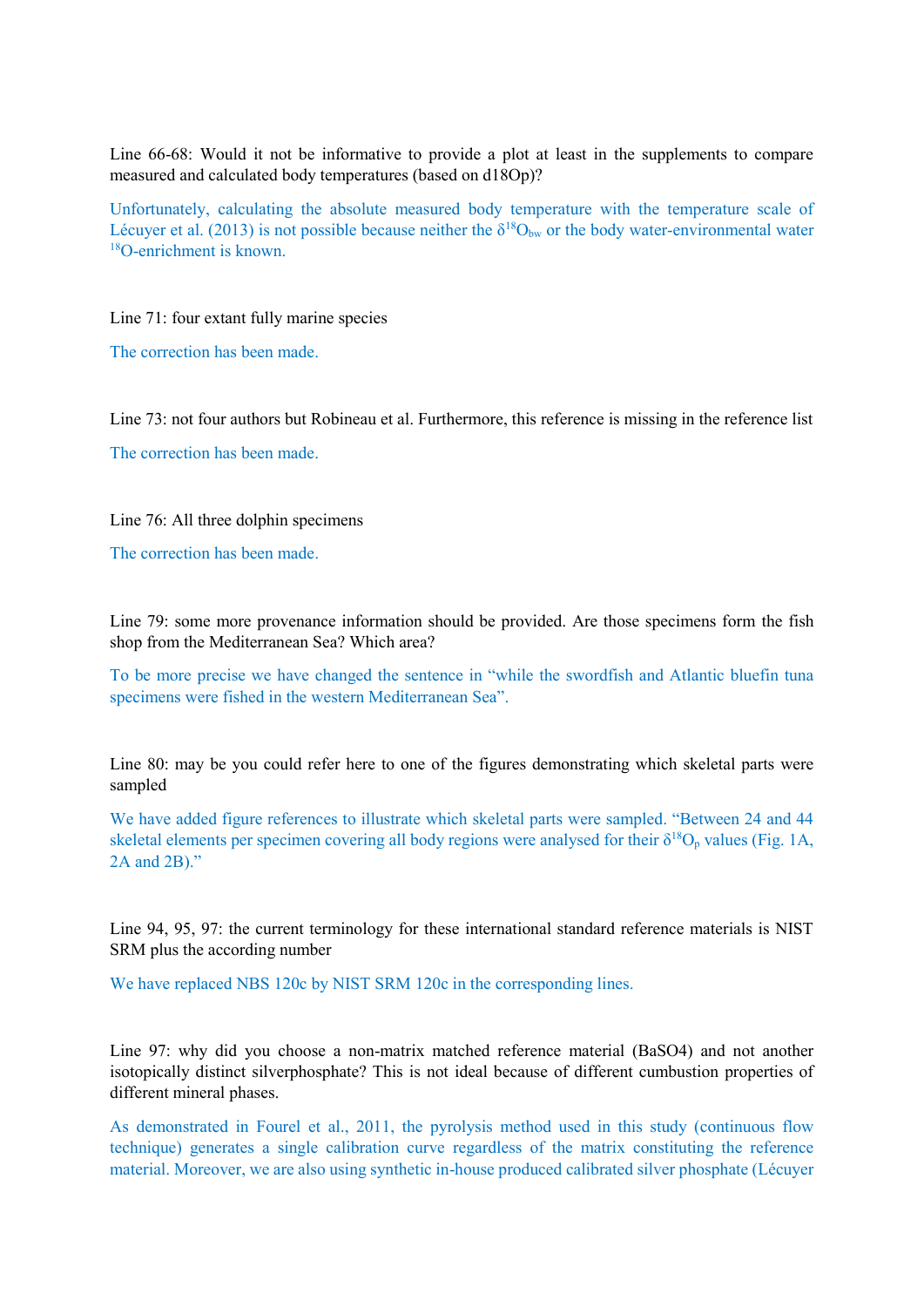et al., 2019; GGR) for which isotopic compositions are predicted by the thermodynamic properties of the phosphate-water system that were determined by Lécuyer et al. (1999; GCA). Note also that our calibration protocol provides data that are in very good agreement with those obtained during a "ringtest" organised by several worldwide laboratories which results were recently published by Wudarska et al. (2022; GGR).

Line 100: you should state the analytical error of d18Op analysis for samples too or at least mention that it is the same as for NIST SRM 120c.

According to the reviewer's comment, we have added a sentence to state the analytical error of  $\delta^{18}O_p$ for samples "Silver phosphate precipitated from standard NIST SRM120c were repeatedly analysed  $(\delta^{18}O_p = 21.7 \pm 0.3 \text{ %}$ , n = 46) along with the silver phosphate samples derived from bioapatite to ensure that no isotopic fractionation occurred during the wet chemistry. A global analytical error of  $\pm$  0.3 ‰ is considered for the whole dataset because the analytical error of the samples  $\delta^{18}O_p$  values is smaller or equal to that of NIST SRM120c. Data are reported as  $\delta^{18}O_p$  values normalized to V-SMOW (in ‰  $\delta$ units)."

Line 104: intra-skeletal

The correction has been made.

Line 117, 118: Fig. 1A; Fig. 2A (space missing before nr.)

The corrections have been made.

Line 119: you mean variability instead of homogeneity here?

The correction was done with "Intra-bone variability was measured…"

Line 119: why not providing the Fig. S1 in the main text?

We did not provide the Fig. S1 in the main text to avoid the redundancy as the three dolphins display a similar intra-skeletal variability.

Line 120: please provide values for d18Op ranges here

We have added to the main text the values for  $\delta^{18}O_p$  ranges: "The  $\delta^{18}O_p$  values range from 17.4 ‰ to 19.2 ‰ for the North Atlantic *D. delphis delphis*, from 20.0 ‰ to 22.5 ‰ for *T. thynnus* and from 20.0 ‰ to 22.8 ‰ for *X. gladius*." And the intra-bone variability with ". In dolphins, the maximum intrabone  $\delta^{18}O_p$  variability is three times smaller than the inter-bone  $\delta^{18}O_p$  variability (respectively 0.5 ‰ and 1.5 ‰; Table 1). In osteichthyans, the intra-bone  $\delta^{18}O_p$  variability can reach 1.1 ‰ but still remains lower to the inter-bone variability (2.5 ‰ for *T. thynnus* and 2.8 ‰ for *X. gladius*; Table 1)."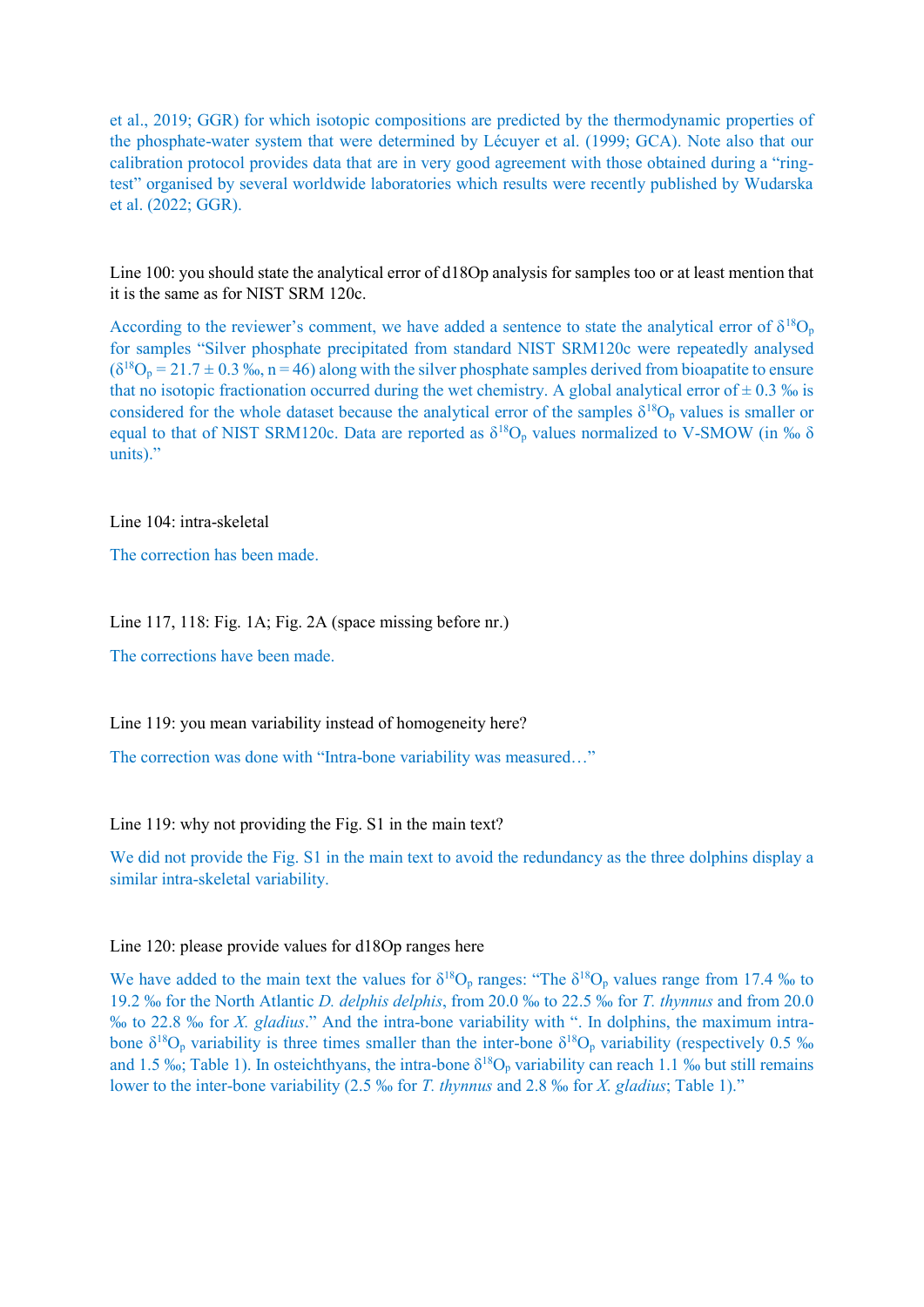Line 123: any ideas why the teeth have higher d18Op values? Are the snout regions where they mineralize cooler? The 1.5 permil difference seem to suggest a 6 °C body temperature difference in dolphins. Is this to be expected and in line with instrumental body temperature measurements?

Unfortunately, no snout body temperature data is available for dolphins. The difference between teeth and axial skeleton  $\delta^{18}O_p$  values is discussed lines 153 to 159.

Line 141: result (singular not plural)

The correction has been made.

Lines 141-142: what do you mean with oxygen sources of the body: body water, inhaled oxygen?

Can migration to different seawater masses with different d18Osw values play a role here too? What about any mother milk consumption effects? For early ontogenetically forming teeth this could play also a role. Furthermore, could also tissue specific differences in oxygen isotope fractionation (i.e. between dentin and enamel) play any role? Enamel of dolphin teeth is very thin. Thus may be you sampled a mixture between some dentin and enamel.

In order to clarify the concern of the reviewer we inserted the following text in lines 153 to 159: "Indeed, young dolphins breast-feed during the first 12 to 18 months of their life and ingest mother milk that is <sup>18</sup>O-enriched compared to environmental water (Wright and Schwarcz, 1998). Furthermore, odontocetes possess only one generation of teeth that grow at very slow rate each year until they reach their adult size. It is thus expected that the oxygen isotope composition of teeth is influenced by the <sup>18</sup>O-enriched mother milk unlike bones, which are continuously remodelled, thus erasing the isotopic signal of the early animal's development. Due to the small size of the available teeth, we have sampled and analysed the whole teeth; the  $\delta^{18}O_p$  values integrate the early stages of the animal's development during which it was breast-feed."

Line 144, 145, 151, 164: space after Fig. missing

The corrections have been made.

Line 149: are not also the teeth of other osteichthyans (not only the tuna) replaced continously? Can you add a reference for this?

We replaced tunas by fish because as mentioned by the reviewer teeth are replaced continuously in osteichthyans. As recommended, we also add two references to justify this point.

"For osteichthyans with high metabolic rates such as tunas and billfishes, mineralization timing should affect  $\delta^{18}O_p$  minimally because all skeletal elements are remodelled (Rosenthal, 1963; Atkins et al., 2014) and teeth are continuously renewed in fish (Witten and Huysseune, 2009; Tucker and Fraser,  $2014$ ."

Line 151: Besides, all studied vertebrates…

"Besides, studied organisms are nektonic predators that feed on fishes and invertebrates (Young and Cockcroft, 1994; Kastelein et al., 2000)…"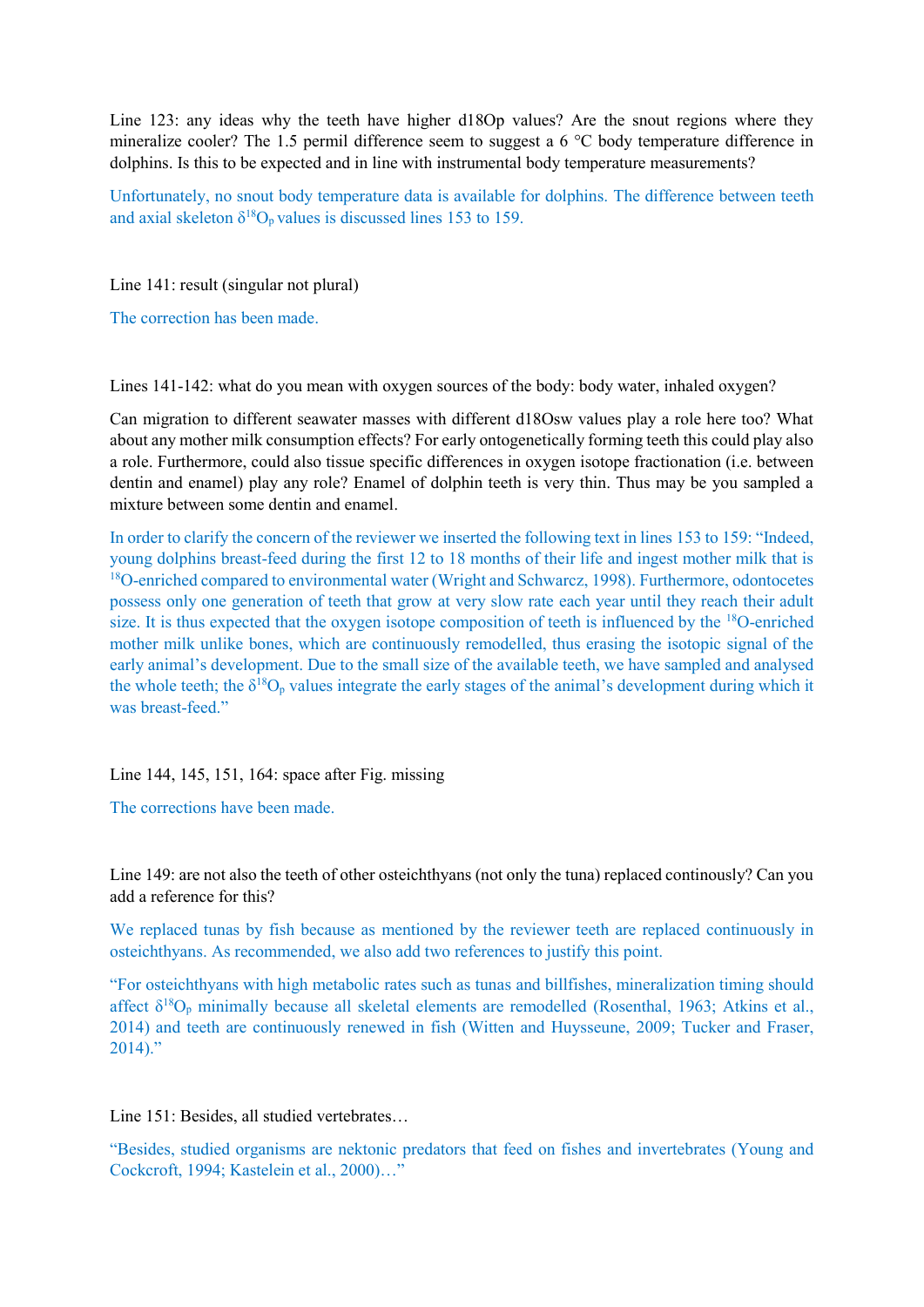Was corrected into

"Besides, all studied vertebrates are nektonic predators that feed on fishes and invertebrates (Young and Cockcroft, 1994; Kastelein et al., 2000)…"

Line 151: are different rates of air oxygen inhalation (marine mammals versus fish) not a significant factor for different d18Op values?

Line 151, we did not discuss the  $\delta^{18}O_p$  differences between fishes and marine mammals with regard to the different inhaled oxygen levels but it is a very interesting issue. Nevertheless, in this study we did not focus on this factor because it would seem that in marine vertebrates this source of oxygen is not one of the major sources (Hui, 1981; Andersen and Nielsen, 1983; Kohn 1996; Clementz and Koch., 2001).

Line 154: you must quote a reference for the statement that food is the main water source for dolphins.

According to the reviewer's comment, the following sentence "The food being the main source of water in dolphins, the consumption of preys coming from different water masses should cause variations in their  $\delta^{18}O_{bw}$ ."

Was changed into

"The food being the main source of water in dolphins (Telfer et al., 1970; Hui, 1981; Ortiz, 2001; Rosen and Worthy, 2018), the consumption of prey coming from different water masses should cause variations in their  $\delta^{18}O_{bw}$ ."

Line 155: marine vertebrates (instead of organisms)

The correction has been made.

Line 159: is there an estimate possible of how much of the inter-bone variance in d18Op is possible to attribute to temperature differences (based on modelled d18Op from measured temperatures versus measured d18Op)?

These aspects are discussed in the next section 4.2.1 and some temperature differences estimates are provided lines 187 to 194:

"The temperature differences between limb and trunk in the sampled dolphins can be calculated using differences in their  $\delta^{18}O_p$  values and the phosphate-water temperature scale published by Lécuver et al. (2013):

 $T^{\circ}C = 117.4 - 4.5 \left( \delta^{18}O_p - \delta \right)$  $(Eq.1)$ 

Assuming only slight seasonal changes in marine mammal  $\delta^{18}O_{bw}$  we calculated differences in mineralization temperature between limbs and trunk of  $2 \pm 0.5$  °C for *D. delphis delphis*, and  $1 \pm 0.5$  °C for *C. commersonii kerguelensis*."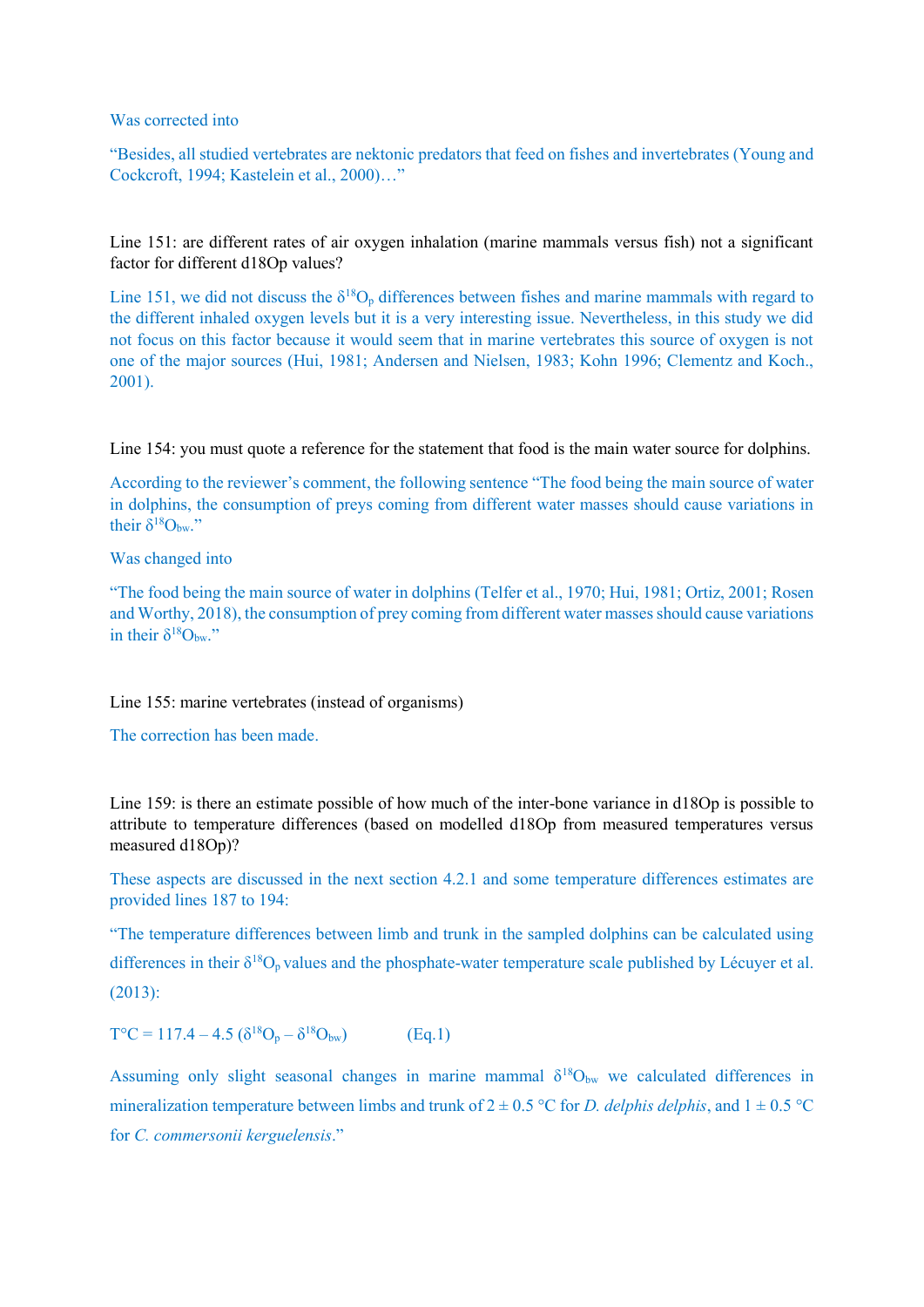Line 164: Intra-skeletal

The correction has been made.

Line 167 and elsewhere in the text: should there not be a space between value and  $\degree$ C ? According to SI unit use guidelines.

This is true! The corrections have been done throughout the text.

Line 167: Is the  $+/- 2$  °C for cetaceans (i.e. dolphins) in line with a  $+/- 0.5$  permil 1 SD variance in measured d18Op? Then worth mentioning this here?

The variability of 2 °C mentioned in the text corresponds to the cetaceans inter-species variability of body temperature not intra-skeletal one.

Line 173-174: no additional, newer references for dolphin body temperature available? What is the constant trunk body temperature, can you provide a value and 1 SD?

We have added a more recent reference: "This observation is consistent with the thermoregulatory strategies used by cetaceans having a trunk at a nearly constant temperature of  $36 \pm 2$  °C (Morrison, 1962; Hampton et al., 1971; Yeates et al., 2008),…"

Line 174: Assuming only slight changes…

This sentence was deleted and completely replaced following reviewer 1 recommendation:

"The temperature differences between limb and trunk in the sampled dolphins can be calculated using differences in their  $\delta^{18}O_p$  values and the phosphate-water temperature scale published by Lécuyer et al. (2013):

 $T^{\circ}C = 117.4 - 4.5 \left( \delta^{18}O_p - \delta^{18}O_{bw} \right)$  (Eq.1)

Assuming only slight seasonal changes in marine mammal  $\delta^{18}O_{bw}$  we calculated differences in mineralization temperature between limbs and trunk of  $2 \pm 0.5$  °C for *D. delphis delphis*, and  $1 \pm 0.5$  °C for *C. commersonii kerguelensis*."

Line 180-181: could you back this statement up with values how large the differences between reconstructed and measured temperatures are?

According to the reviewer's comment, we have added the differences: "The estimated temperature differences are lower than those recorded by classical methods (respectively 1  $\degree$ C and up to 9  $\degree$ C)."

Line 183: ... represent a long-term average value...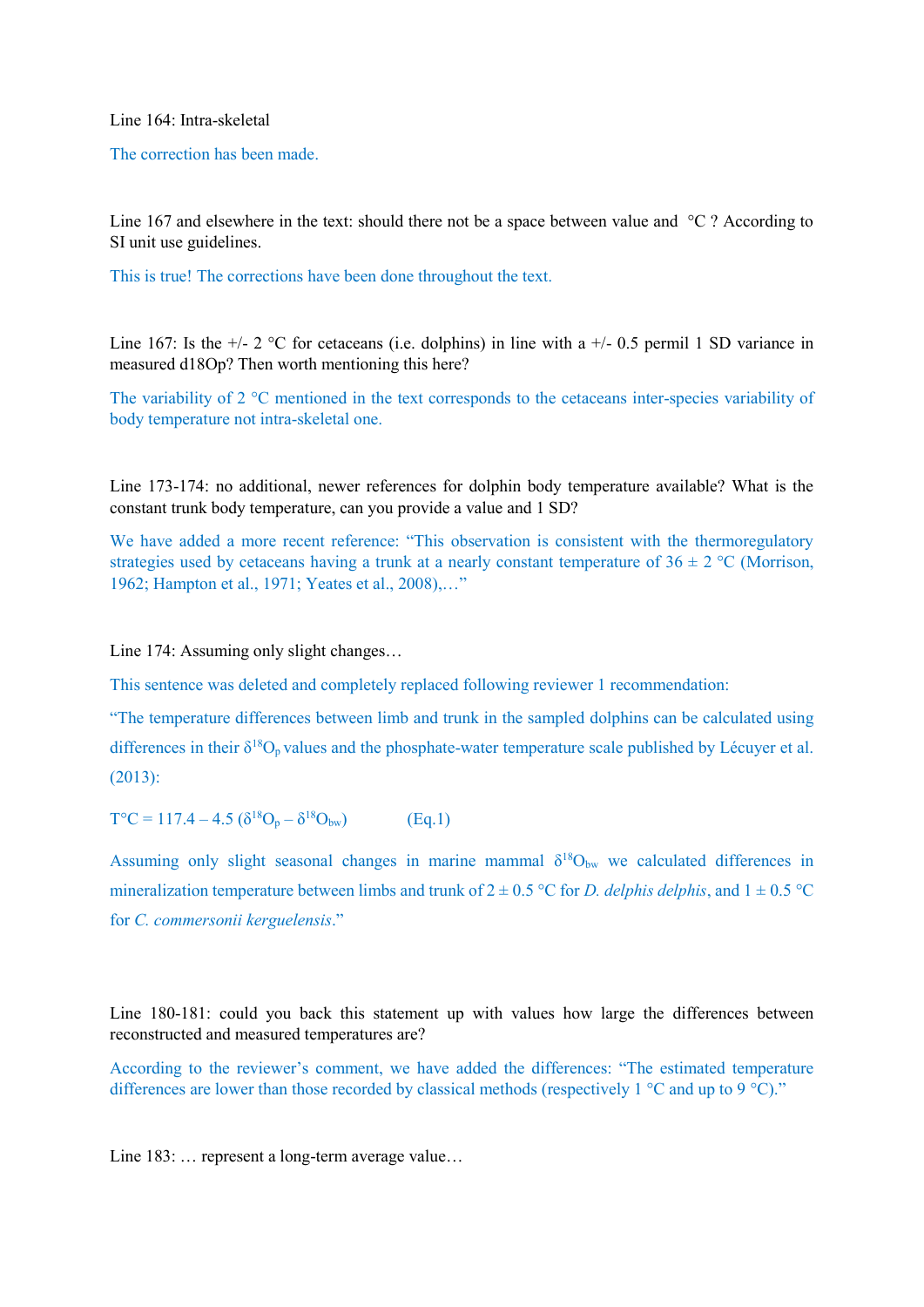The correction has been made.

Line 197-200: Is it not possible to compare the temperature variance of measured and calculated temperatures (from d18Op)? Why is the range of core body temperature and ambient water so large (4 to 20 °C)? Because some tuna were caught in cold water settings? I think it would be useful to point this here out as the differences given here based on measured d18Op values are at the lower end of the huge range up to 20 °C quoted.

The core body temperature of tuna, unlike that of cetaceans, is not steady. Indeed, it depends on the activity of their red muscles activity and on the temperature of the surrounding water. Core body temperature increases when the tuna is active, which explain why tunas from the same school can have different core body temperatures. A wide range of temperature from 4 to 20 °C has been measured using classical methods and under various conditions (before, during and after muscle activity).

To clarify, we have added in the lines 209 to 212 the following discussion: "These results are consistent with in situ body temperature measurements which indicate a strong thermal gradient ranging from 4 to 20 °C but most of the time between 5 and 10 °C between core temperature and environmental water depending on both the red muscle activity of the tuna and the temperature of the surrounding water (Carey and Teal, 1966; Carey et al., 1971; Carey and Lawson, 1973; Carey et al., 1984)."

Line 205: Eq. (1), you can refer to Fig. 3A here for the body temperatures.

"Our  $\delta^{18}O_p$  values and the use of the Eq.(1) (Fig. 3A) indicate that the skull temperature is approximately  $7 \pm 0.5$  °C warmer than the rest of the body which is consistent with the *in situ* temperature measurements (Carey, 1982, 1990; Fritsches et al., 2005)."

Line 206: what do you mean with global trend? Reword for clarification?

Global trend has been removed and rephrased as follow "…warmer than the rest of the body which is consistent with the *in situ* temperature measurements (Carey, 1982, 1990; Fritsches et al., 2005)."

Line 212: …loggers are difficult…

The correction has been made.

Line 217: Well, you need to kill the animal to get bones or teeth for analysis, hence the method is leathal or at least invasive (except for collection of shed teeth or museum specimens). This should be acknowledged. You can add may be… that are difficult to monitor otherwise. Again, replace the too unspecific organisms by marine vertebrates for which only skeletal remains are available…

"Despite the need of already dead specimens from collections or museums, these results open up new perspectives for thermophysiological studies both on extant organisms that are difficult to monitor (e.g. whales) or which are rare (abyssal organisms), ...

Line 218: ... and marine reptiles such as... you may additionally mention megatooth sharks.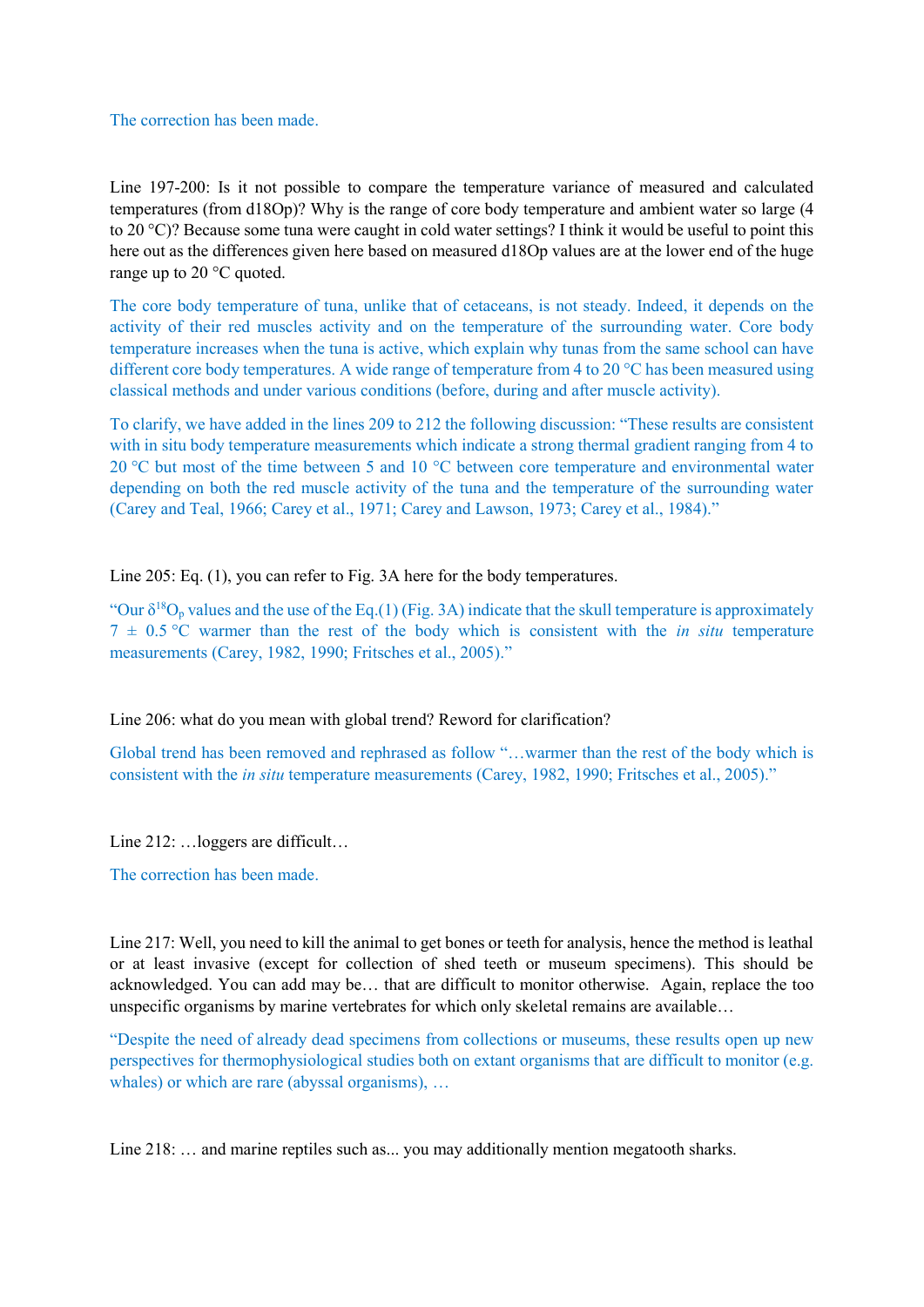The correction has been done: "… but also on extinct marine vertebrates for which only the skeleton is available (e.g. Steller's sea cow, extinct cetaceans and marine reptiles such as ichthyosaurs, plesiosaurs…)."

We have chosen not to mention megatooth sharks and sharks more generally given the low potential for preservation of their skeleton.

Line 225: Similarly or Along the same lines, seem more appropriate than the phrasing in the same idea.

"In the same idea, the maximum  $\delta^{18}O_p$  difference of 1.8 ‰ measured between two bones of the North Atlantic short-beaked common dolphin can result in an  $\delta^{18}O_{sw}$  underestimation of 1.7 ‰ ..."

#### modified in

"Along the same lines, the maximum  $\delta^{18}O_p$  difference of 1.8 ‰ measured between two bones of the North Atlantic short-beaked common dolphin can result in an  $\delta^{18}O_{sw}$  underestimation of 1.7 ‰ ..."

Line 227: can you please provide the equation you quote here so that the reader is not forced to access the Ciner et al. (2016) reference.

"...when applying the fractionation equation published by Ciner et al. (2016) :  $\delta^{18}O_w = 0.95317$  $(\pm 0.03293)$   $\delta^{18}O_p$  - 17.971  $(\pm 0.605)$ , r = 0.97253 (Fig. 3B)."

Line 231: would it not be helpful to use the current published equations and illustrate the effects of intrabody d18Op variability on differences in reconstructed d18Osw and body temperature, in supplementary figure(s) for instance?

This will be the topic of another article. We decided not to include it in this manuscript as not to confuse and dilute the main message, which is the possibility of tracking regional heterothermies in marine vertebrates using oxygen isotopes.

Line 239: … chemical alteration processes that take place during postmortem taphonomy and fossilization.

Note that this especially applies for enamel, less so for dentin and bone, which are more liable for alteration (e.g., Ayliffe et al., 1994). Furthermore, it is typically not common practice to quote studies in the conclusion section. I do not know how the Biogeosciences policy is concerning this. If considered ok you can leave as is.

"This also allows to investigate thermophysiologies of extinct vertebrates since the oxygen isotope composition of hydroxyapatite phosphate can be preserved in the fossil record due to its good resistance to chemical processes that take place during burying and fossilization (e.g. Blake et al., 1997; Lécuyer et al., 1999; Kral et al., 2021)."

## Changed to

"This also allows to investigate thermophysiologies of extinct vertebrates since the oxygen isotope composition of hydroxylapatite phosphate can be preserved in the fossil record."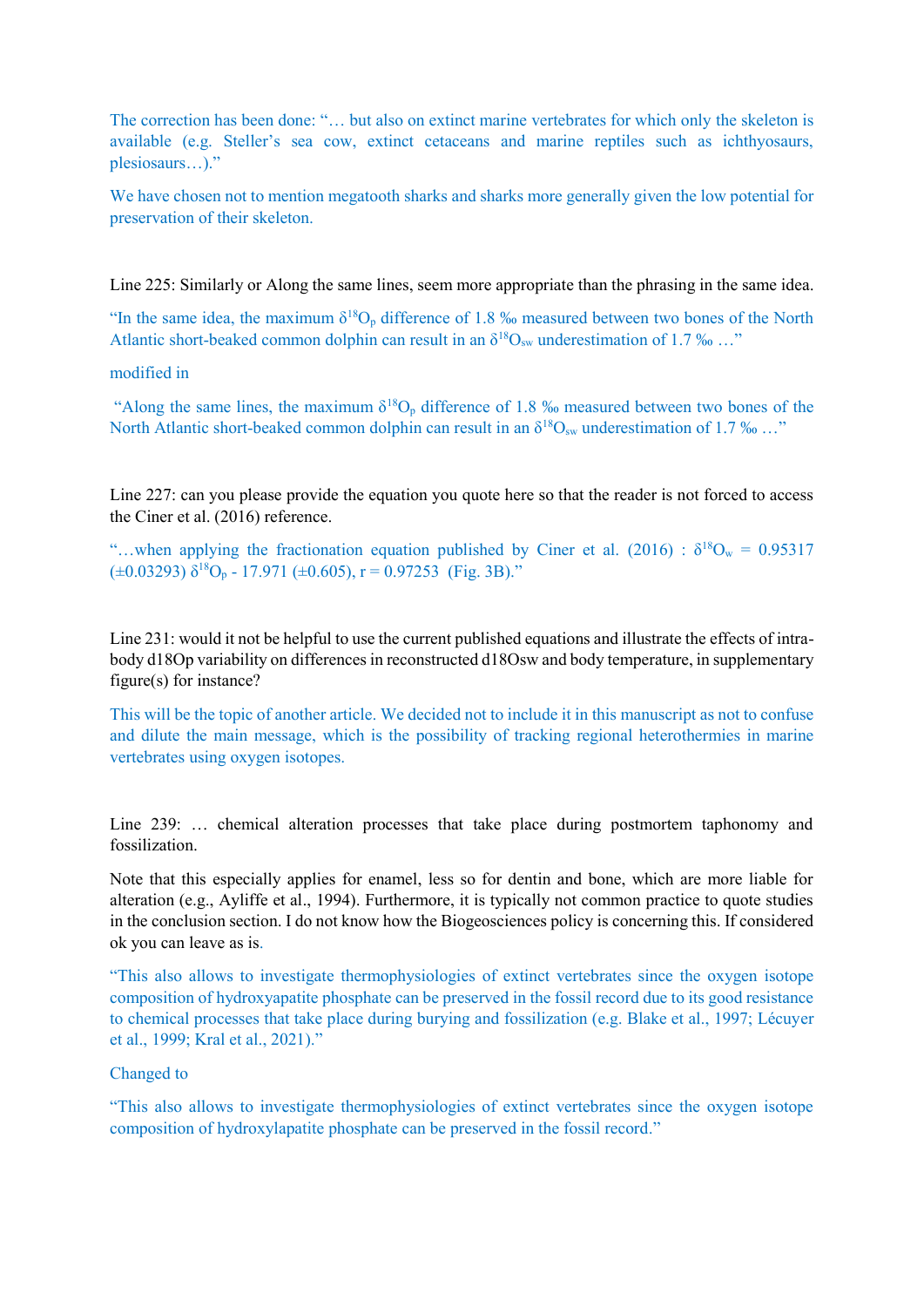Line 241, 441, 449: correct formatting of d18Op (super-, respectively, subscript)

The correction has been made.

# **Figures**

Fig. 1B: may be you can provide a typical analytical error bar here?

The analytical error bar was added to Fig. 1B and Fig. 2C.

Fig. 2 may be use same font size as in Fig. 1. May be use same scale for delta d18Op in A and B? The star symbols in B are rather small and difficult to see may be enlarge and fill the stars white to enhance visibility? May be add a note that absolute d18Op differences between the two fish is due to capture in different seawater bodies and mention those.

-The font size in Fig. 2 was modified.

- We prefer to keep the figure this way to highlight intra-skeletal  $\delta^{18}O_p$  differences that would disappear in the tuna if we apply the same scale for all.

-We cannot argue that the differences in  $\delta^{18}O_p$  are the result of the capture in different seawater masses because we do not have the exact fishing location. We only know that they were caught in the western Mediterranean Sea where the  $\delta^{18}O_{sw}$  varies little. We believe that the differences in  $\delta^{18}O_p$  values are more likely due to higher body temperature in *T. thynnus* than in *X. gladius*.

Fig. 3: use same symbol size in A and B. Are mean values and 1SD potted in the figures? Please specify.

We have modified the symbols to obtain the same size in A and B. We have also specified that the points represent the means and that the error bars correspond to 1SD.

Line 461: equal (without s)

The correction has been made.

Fig. 3B: may be plot real d18Osw ranges as shaded bars for comparison if there are such values available from the literature or NOA or other seawater d18O database for the regions of vertebrate capture?

The real  $\delta^{18}O_{sw}$  ranges were added to the figure as blue shaded pattern.

Is there any reference to support the assumption that osteichthyians have d18Obw = d18Osw that could be cited here?

Lécuyer et al., 2003 ; Pucéat et al., 2003 ; Dera et al., 2009 ; Picard et al., 1998